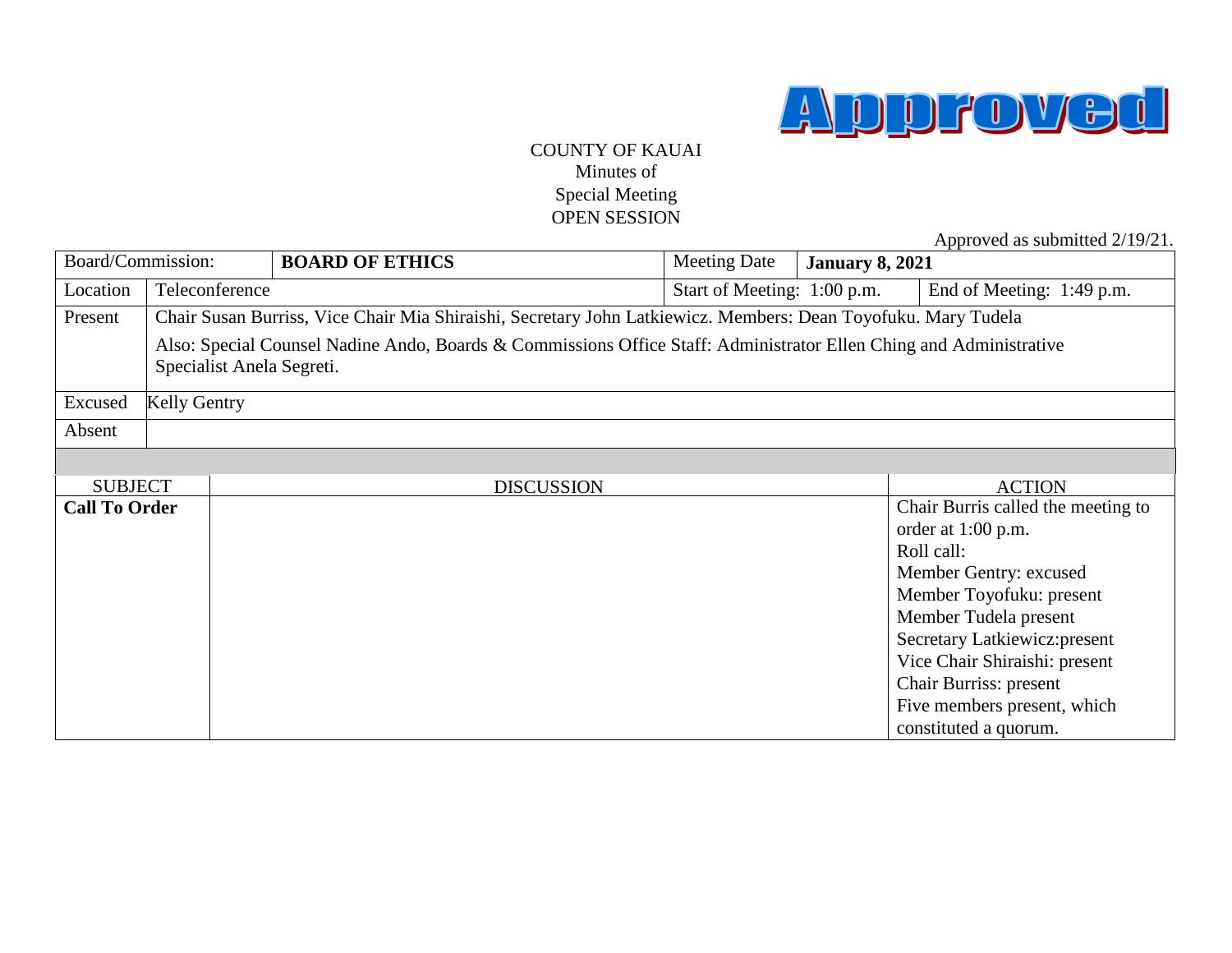Board of Ethics Open Session January 8, 2021

| <b>SUBJECT</b>        | <b>DISCUSSION</b>                                                                           | <b>ACTION</b>                                          |
|-----------------------|---------------------------------------------------------------------------------------------|--------------------------------------------------------|
| <b>Executive</b>      | ES-034: BOE 2020-33 Pursuant to Hawai'i Revised Statutes §92-4 and §92-5 (a) and            |                                                        |
| <b>Session</b>        | (2) and (4), the purpose of this Executive Session is for the Board to discuss and possibly |                                                        |
|                       | make decisions regarding the resolution of Complaint No. 20-001 and other related           |                                                        |
|                       | matters.                                                                                    |                                                        |
|                       | Chair Burriss entertained a motion to move into Executive Session.                          |                                                        |
|                       |                                                                                             | Vice Chair Shiraishi moved to go                       |
|                       | The Board moved into Executive Session at 1:03 pm.                                          | into executive session. Secretary                      |
|                       |                                                                                             | Latkiewicz seconded.                                   |
|                       |                                                                                             | Voice vote 5 ayes, 0 nays.                             |
|                       |                                                                                             | Motion carried 5:0                                     |
| <b>Return to Open</b> | Ratify on Board actions taken in Executive Session                                          | The board resumed in Open Session                      |
| <b>Session</b>        |                                                                                             | at $1:41$ pm                                           |
|                       |                                                                                             |                                                        |
|                       |                                                                                             | Roll Call:                                             |
|                       |                                                                                             | Member Gentry: excused                                 |
|                       |                                                                                             | Member Toyofuku: present                               |
|                       |                                                                                             | Member Tudela present<br>Secretary Latkiewicz: present |
|                       |                                                                                             | Vice Chair Shiraishi: present                          |
|                       |                                                                                             | Chair Burriss: present                                 |
|                       |                                                                                             | Five members present, which                            |
|                       |                                                                                             | constituted a quorum.                                  |
|                       |                                                                                             |                                                        |
|                       |                                                                                             | Member Tudela moved to ratify                          |
|                       |                                                                                             | decisions made in Executive                            |
|                       |                                                                                             | Session. Vice Chair Shiraishi<br>seconded.             |
|                       |                                                                                             |                                                        |
|                       |                                                                                             | Voice vote 5 ayes, 0 nays.                             |
|                       |                                                                                             | Motion carried 5:0                                     |